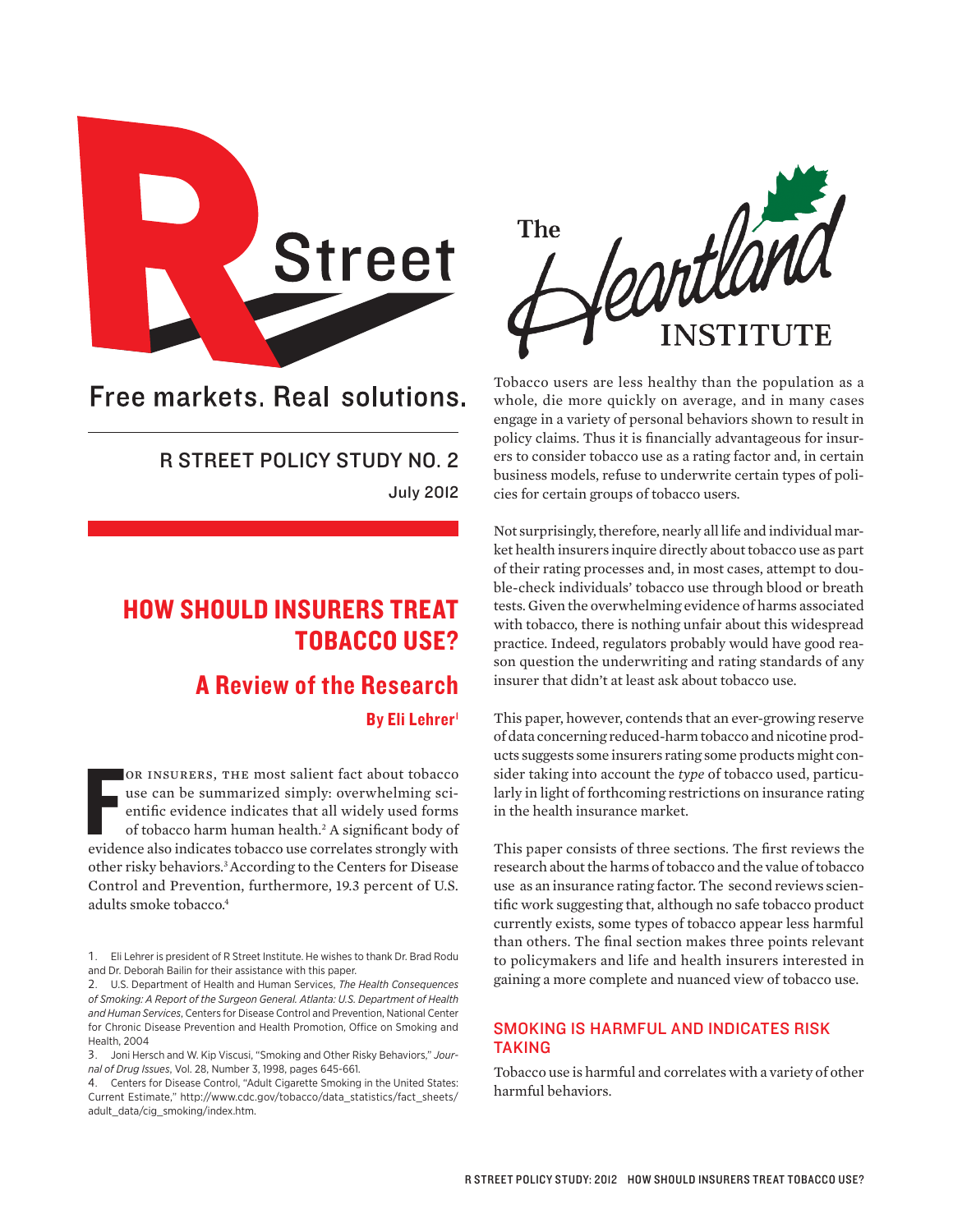Smoking tobacco—particularly cigarettes—is very clearly harmful to human health.5 Lung cancer, emphysema, heart disease, and at least 13 other often-fatal conditions all stem directly from smoking. So do a variety of very harmful though not fatal conditions such as complications during pregnancy and low bone density.<sup>6</sup> Research also shows significant harm from the use of cigars, pipes, and other smoked tobacco products, albeit less than from cigarette smoking.7

Although smoking is itself an important determiner of risk, looking at tobacco use is of further importance to insurers because it correlates with other risk-taking behaviors.

"A significant and growing body of peer-reviewed evidence supports the notion that conventional nicotine replacement therapies, e-cigarettes, and certain forms of smokeless tobacco such as snus and dissolvable tobacco pose lesser health risks than smoking."

A study by two then-Harvard University faculty members shows smokers are generally more neglectful of their health than nonsmokers. They are more likely than nonsmokers not to wear seatbelts, to fail to floss their teeth, to get injured on the job, and to get into accidents at work and at home.8 They're also more likely to be absent from work. In short, smokers tend to engage in "systematic neglect of their health."9 Controlling for other factors such as occupation and educational level reduces but does not eliminate the increased risk-taking behavior found among smokers. (And, of course, insurers generally do not try to control for these factors anyway and may even use them as rating factors.)

5. Department of Health and Human Services, *supra*.

Although more limited in scope (one study deals only with high school students), research that explicitly includes users of tobacco products other than cigarettes shows increased levels of risk-taking behavior analogous to those found in samples of those who smoke cigarettes, including increased sexual and other risks.<sup>10</sup> Current research however, does not provide definitive evidence that all tobacco users take the same types of risks: The majority of those studied were smokers, and the data do not provide any specific indications about differences between tobacco users who smoked and those who consumed tobacco in other ways.

Nonetheless, insurers have very sound reasons to believe tobacco use ought to be considered as a factor indicating increased risk of costly claims and financial losses.

#### REDUCED-HARM TOBACCO AND NICOTINE PRODUCTS: WHAT THE SCIENCE SAYS

Although all forms of tobacco and nicotine have the potential to harm human health, an extensive body of research shows some are safer than others.

In particular, a significant and growing body of peerreviewed evidence supports the notion that conventional nicotine replacement therapies, e-cigarettes, and certain forms of smokeless tobacco such as *snus* and dissolvable tobacco pose lesser health risks than smoking. A similar though less complete body of evidence lends support to the notion that switching from cigarettes to these types of nicotine products produces health consequences similar to quitting smoking altogether.

The largest body of research in this area involves nicotine replacement therapies. These include products such as gum, lozenges, and patches used primarily by people attempting to quit smoking. Although not perfectly safe, these products appear benign by most conventional measures, according to a substantial body of research. An extensive meta-analysis based on a very large sample size—120 studies involving more than 175,000 individuals—found most short-term consequences of using these therapies are trivial from the standpoint of most life or health insurers.<sup>11</sup> The overwhelming majority of people using these therapies suffered no adverse consequences at all. Among those who did, most consequences were minor and largely to be expected: A small percentage of those using nicotine replacement patches experienced skin irritations, and approximately 2 percent of

<sup>6.</sup> Ibid.

<sup>7.</sup> See, e.g., Jasim Albanda et al., "Cigar, pipe, and cigarette smoking as risk factors for periodontal disease and tooth loss," *Journal of Periodontology*, 2000, pp. 1874-1881 and National Cancer Institute. "Harms and Benefits of Quitting Smoking," 2012 http://www.cancer.gov/cancertopics/factsheet/Tobacco/cessation 8. Ibid.

<sup>9.</sup> Hersch and Viscusi (1998), page 654.

<sup>10.</sup> S. Everett et al, "Relationship between cigarette, smokeless tobacco, and cigar use, and other health risk behaviors among U.S. high school students," *Journal of School Health*, August 2000, pp. 234-40.

<sup>11.</sup> Edward Mills et al, "Adverse events associated with nicotine replacement therapy (NRT) for smoking cessation," *Tobacco Induced Diseases*, 2010, http://www.tobaccoinduceddiseases.com/content/8/1/8.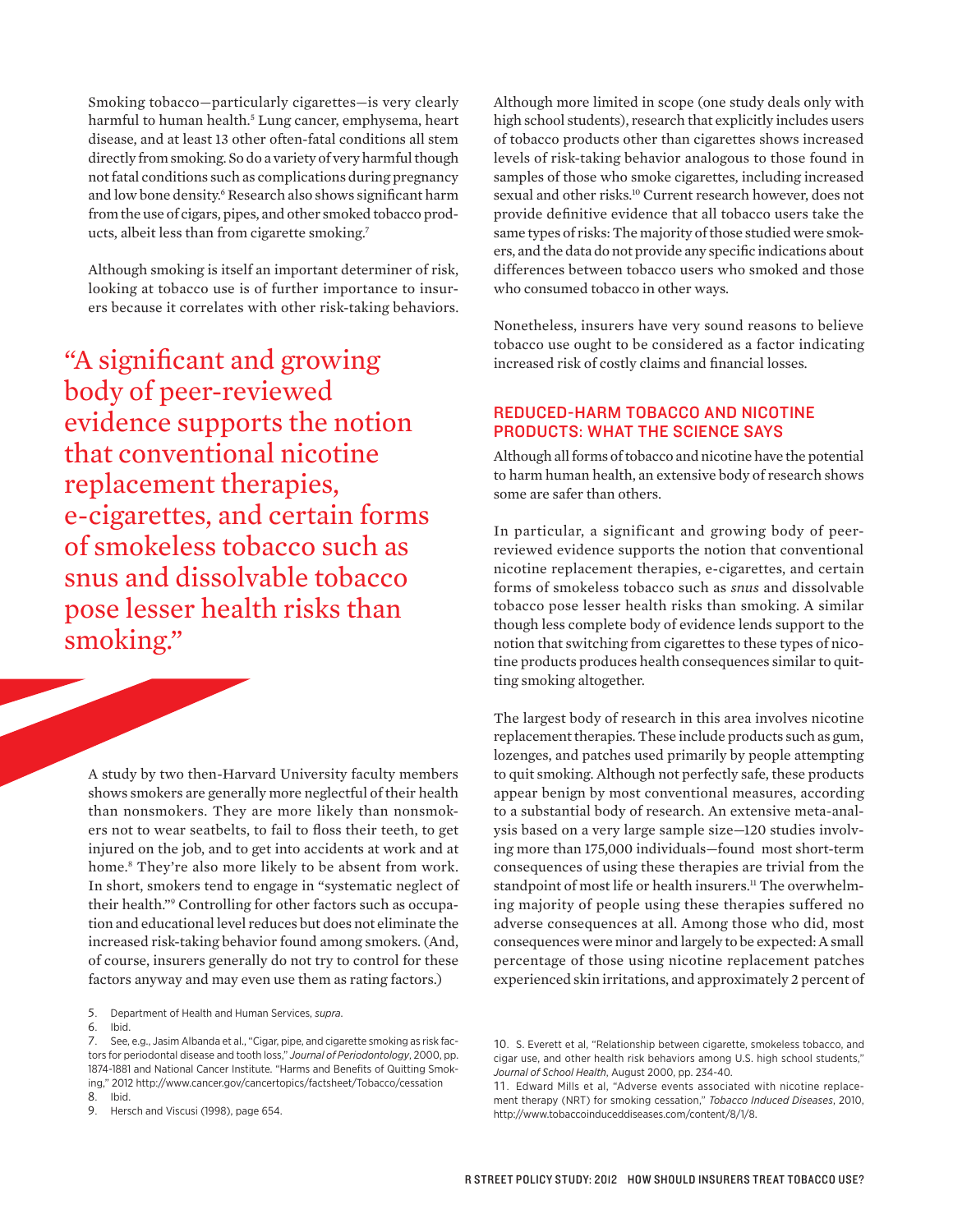those using any nicotine replacement product experienced heart palpitations.12 A similarly complete analysis looking at longer-term health risks concluded, "Nicotine replacement therapy and smoking were not significant predictors of cancer in the models for gastrointestinal cancer or all cancers."13 As with any public health issue involving long periods of time and large populations, there are significant caveats: Nicotine replacement therapy has been in wide use for only a little more than a decade, and because of lag times associated with research and peer review, nearly all of the work cited above involves studies of five years or less. There is not—and could not be—any research showing very long-term (thirty- to for-

"The current state of the research does not allow definitive conclusions about what insurers should or should not do regarding different types of tobacco use."

ty-year) impacts of these products. In addition, essentially all people who use nicotine replacement are former smokers and thus likely to suffer some of the same negative health consequences as cigarette smokers. Allowing for these significant unknowns, however, the existing evidence still suggests nicotine replacement therapy is probably not highly risky.

E-cigarettes—vaporizers that do not contain tobacco but mimic the tactile sensation of smoking and deliver nicotine, the same addictive stimulant as cigarettes—appear to be another safer replacement for cigarette smoking. An extensive review of the academic literature published in the *Journal of Public Health Policy* found some brands of e-cigarettes emit small amounts of "tobacco-specific nitrosamines" (although far less than cigarettes), but with this

exception "few, if any, chemicals at levels detected in electronic cigarettes raise serious health concerns."14 Because e-cigarettes are new, however, the article's authors conclude, "existing research does not warrant a conclusion that electronic cigarettes are safe in absolute terms."15 The Food and Drug Administration alsoraises concerns about chemicals contained in e-cigarettes and outlines avenues for additional research, but it stops short of definitively saying they pose any known danger.16

Two other smokeless tobacco products—dissolvable tobacco products and *snus*—also appear to be safer than smoked cigarettes. The body of research supporting *snus* is particularly impressive. One comprehensive paper on harm reduction strategies observes that societies that heavily use *snus* in place of cigarettes appear to have lower rates of almost all smoking-related cancers.<sup>17</sup> Other research in the United States and Sweden (where *snus* use is the most common) also indicates strongly that *snus* use, although not entirely benign, is much less risky than smoking cigarettes.18 In addition, because *snus*  has been on the market longer than any other tobacco substitute, the research can look deeper into the past. *Snus* cannot be declared safe, and some users may be former smokers, but it's far less dangerous than cigarettes.

Dissolvable tobacco products, which contain doses of harmful substances similar to those found in *snus,* may fall into the same category. Although less definitive—largely because the products have been on the market for only ten years and are not widely used—a recent review of research, conducted by the U.S. Food and Drug administration, concluded dissolvable tobacco products also appear to be safer than cigarettes.19 The advisory committee that compiled the report concludes, "exclusive use of [dissolvable tobacco products] by an individual would greatly reduce risk for smoking caused disease compared with regular use of cigarettes."20 At the same time, the FDA research review warned that widespread availability of such products could lead to greater use of tobacco overall.

<sup>12.</sup> Ibid., 5. Since nicotine is a stimulant that, like caffeine, increases heart rate, heart palpitations are neither unexpected nor particularly worrisome.

<sup>13.</sup> Robert P. Murray, John E. Connett, and Lisa Zapawa, "Does nicotine replacement therapy cause cancer? Evidence from the Lung Health Study" *Nicotine Tobacco Research,* 2009, Vol 11, Number (9), pp. 1076-1082, 10.1093/ntr/ntp104. There does not seem to be extensive research on heart disease and nicotine replacement therapy.

<sup>14.</sup> Zachary Cahn and Michael Siegel, "Electronic cigarettes as a harm reduction strategy for tobacco control: A step forward or a repeat of past mistakes?" *Journal of Public Health Policy*, pages 1–16, http://www.hsph.harvard.edu/centers-institutes/population-development/files/article.jphp.pdf. Another potentially concerning chemical, diethylene glycol, was also found but was not actually detected in some laboratory experiments.

<sup>15.</sup> Ibid., 3.

<sup>16.</sup> U.S. Food and Drug Administration, "Public Health Focus: Electronic Cigarettes," http://www.fda.gov/newsevents/publichealthfocus/ucm172906.htm. 17. Carlo LaVecchia et al, "Trends of cancer mortality in Europe, 1955–1989: II and IV," *European Journal of Cancer*, 1992, Vol. 28:514-599, pp. 1210-1218.

<sup>18.</sup> Brad Rodu and Cathrine Jansson, "Smokeless tobacco and oral cancer: a review of the risks and determinants," *Critical Reviews in Oral Biology & Medicine*, Sept. 1, 2004, pp. 252-63.

<sup>19.</sup> Tobacco Products Scientific Advisory Committee of the Food and Drug Administration, "TPSAC Report on Dissolvable Tobacco Products," http://www. fda.gov/downloads/AdvisoryCommittees/CommitteesMeetingMaterials/TobaccoProductsScientificAdvisoryCommittee/UCM295842.pdf. 20. Ibid., 5.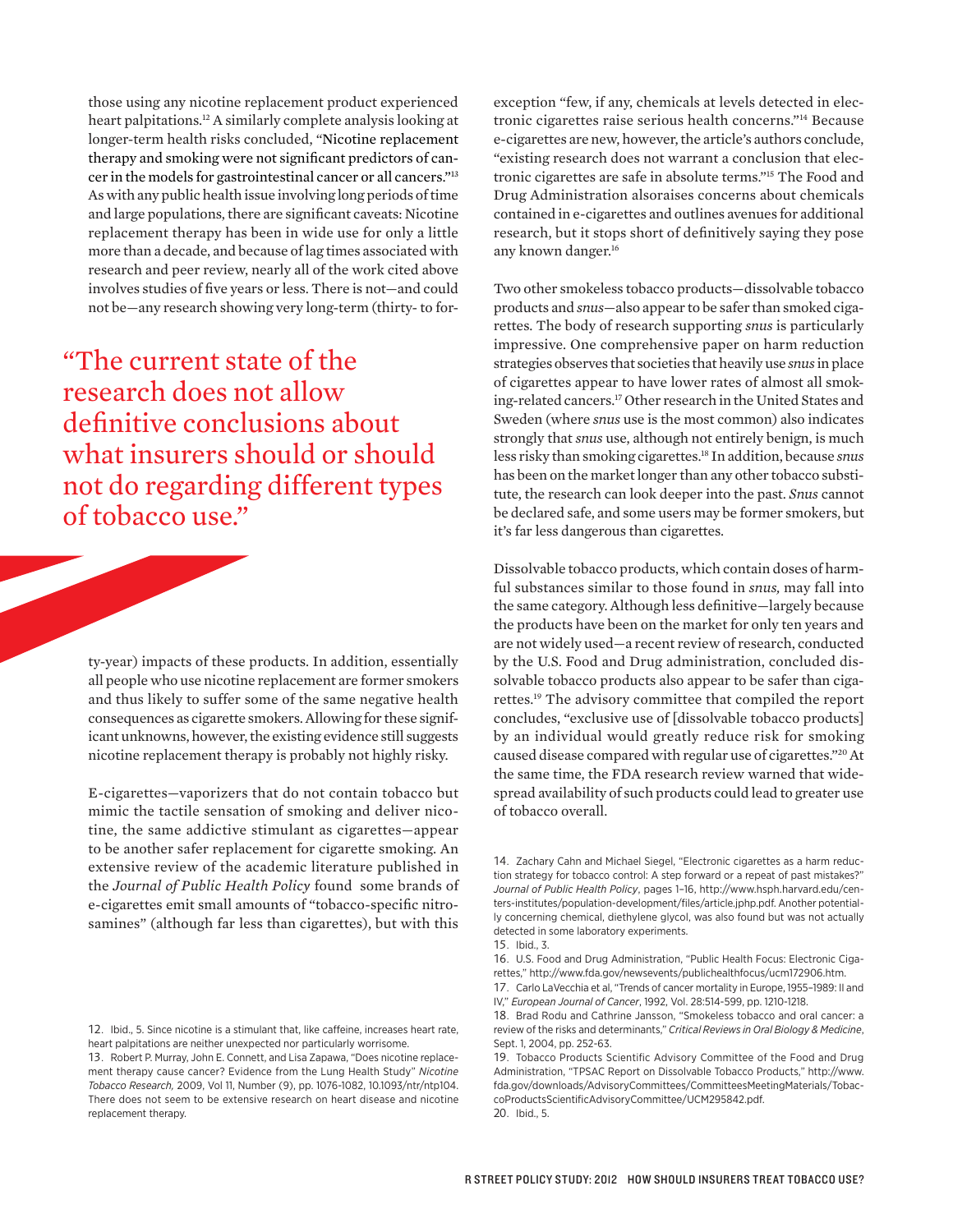The preponderance of scientific evidence indicates tobacco products are not all equally dangerous. In some cases, rating individuals on the basis of tobacco use alone, without distinguishing between different kinds, may cause insurers to miss opportunities to make better and more profitable rating and underwriting decisions.

"As new rate plans are filed with regulators, laws and regulations should allow and even encourage differentiation based on different types of tobacco use."

### WHAT REDUCED HARM MEANS: THREE PUBLIC POLICY PATHS WORTH FOLLOWING

The current state of the research does not allow definitive conclusions about what insurers should or should not do regarding different types of tobacco use. Nonetheless, current science does suggest insurers should seek more prevision in the use of tobacco-related rating criteria. In particular, they should consider ways in which rating criteria limitations in the Patient Protection and Affordable Care Act may make tobacco types more relevant, ensure that state and federal law allows for flexibility in tobacco-related rating, and support additional research to ascertain whether use of non-cigarette tobacco products correlates with other risky behaviors.

#### Restrictions on Rating Criteria in the Patient Protection and Affordable Care Act May Make Type of Tobacco Use More Relevant

The Patient Protection and Affordable Care Act, better known as "Obamacare," makes numerous very significant changes to the United States' health care system.<sup>21</sup> Perhaps the most important change for health insurance companies operating in the individual and small group market is a severe limitation on allowable rating factors.

In particular, Section 2701 of the law prohibits all rating except that based on "(a) whether a plan covers an individual or a family; (b) rating area; ... (c) age [for adults; and] ... (d) tobacco use."22 The law allows significant administrative discretion in rating area and family status but limits the variation for age to 300 percent and the variation for tobacco use to 50 percent.

Although tobacco use, under these guidelines, seems like a fairly unimportant factor (other things can impact premiums far more), it likely will become quite important as a marketing factor. Among allowable rating factors under the new law, only tobacco use is easily within any individual's personal control and relevant as a marking criterion. With other now commonly used criteria such as claims history, overall health, and preexisting conditions excluded from use in setting health insurance rates, the relative importance of tobacco seems almost certain to increase.

This means health insurers who can effectively differentiate between different types of tobacco users' claims costs may be able to improve profitability while providing pricing attractive to particular groups of policyholders. Although current research does not indicate any health insurer would be wise to ignore tobacco use altogether, accounting for significantly smaller health risks of certain tobacco and nicotine products may provide a business opportunity.

#### State and Federal Law Should Encourage Flexibility in Tobacco-Related Rating

If insurers believe it is a good business practice to assign a single premium to all tobacco use (as most do now), state and federal law should not prevent them from doing so. But as new rate plans are filed with regulators, laws and regulations should allow and even encourage differentiation based on different types of tobacco use. Likewise, people on all sides of the debate over harm reduction and tobacco use may want to consider revisiting the 50 percent rating premium allowed for tobacco.

Given that, under current statute, tobacco use is the only easily controllable factor allowed to be used in insurance rating, Congress may wish to consider allowing for greater variation on the basis of tobacco use, if insurers, public health officials, and researchers can present a convincing case that larger rating variations are justified. The difference between the risks presented by different types of tobacco appears to be greater than 50 percent. This indicates variations on the basis of tobacco use than the law currently allows may be warranted.

21. Public Law111-148, http://www.gpo.gov/fdsys/pkg/PLAW-111publ148/html/

22. PL 111-148 Sec. 2701 (A)(1)(a)(i-iv).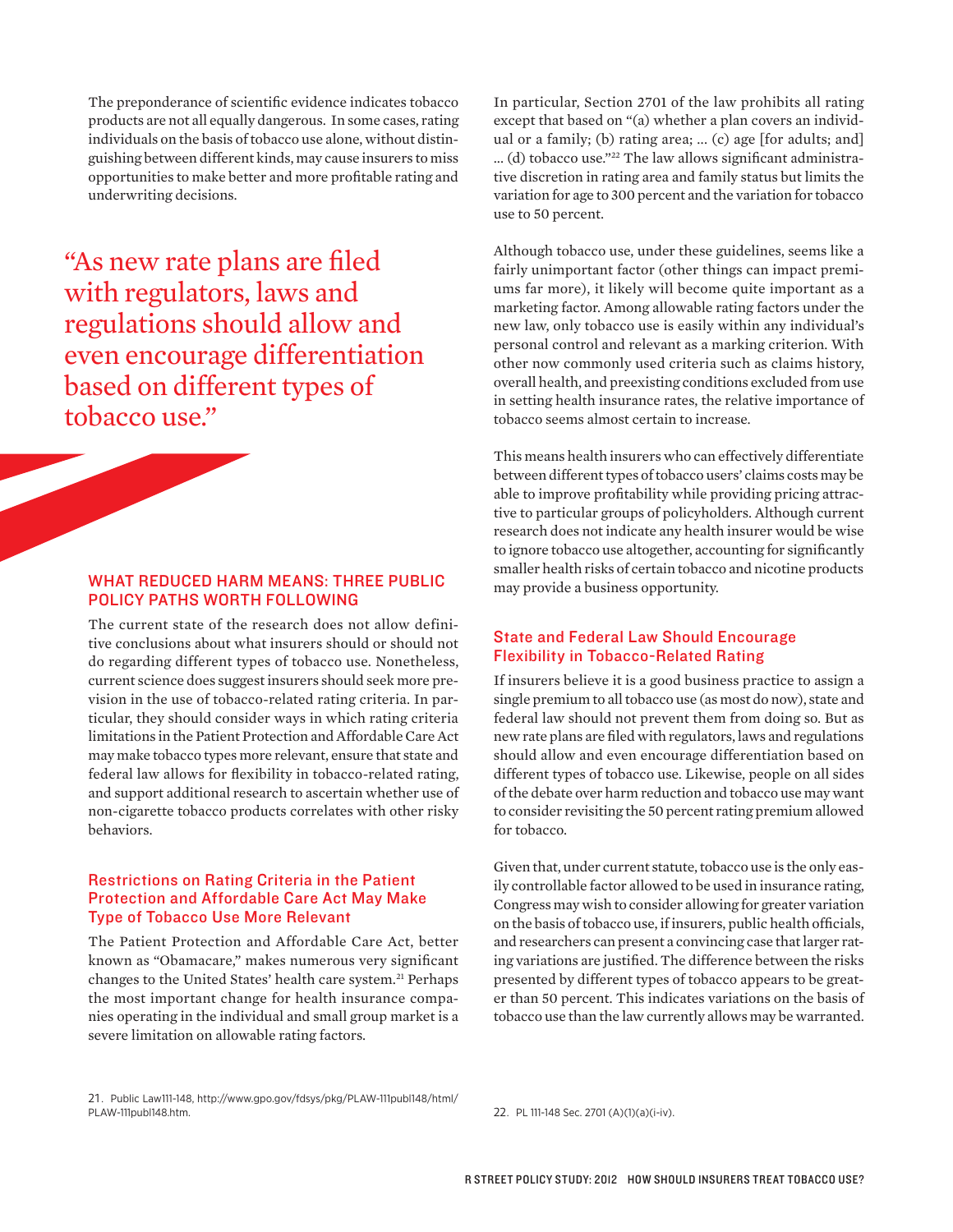#### More Research Is Needed to Determine Whether Use of Forms of Tobacco Other than Cigarettes Correlates with Other Risky Behaviors.

Although it's impossible to be confident that an initial literature review has identified every study ever done, the currently available electronic resources indicate a strong correlation between cigarette smoking and other risky behavior. Although some reports have looked at other types of tobacco, researchers typically have lumped all types of tobacco use together, rather than separating out different forms.<sup>23</sup> Given that approximately 90 percent of all tobacco users smoke cigarettes, the current data may not provide a full picture of people who use types of tobacco other than cigarettes.24 Current research, at least in the peer-reviewed literature, does not indicate whether people who use types of tobacco other than cigarettes are more prone to risk-taking behavior in the manner cigarette users are. More research is needed to determine whether people who use forms of tobacco other than cigarettes have lesser (or greater) risk-taking propensity than those who smoke cigarettes.

Two hypotheses seem equally plausible. On one hand, it's possible that decisions to cease smoking or to switch from one tobacco product to another are made in isolation. Given that the overwhelming majority of people using tobacco and nicotine products other than cigarettes did smoke cigarettes at one time (and some continue to do so), it's possible the only health consequences of switching from cigarettes to other tobacco/nicotine products are those such as improved lung function that can be attributed to smoking cessation, and that risk-taking behavior continues.<sup>25</sup>

On the other hand, some research appears to indicate that people who stop using cigarettes experience improved wellbeing in other respects, with the strong implication that smoking cessation is part of broader life changes. If these factors translate to people who switch forms of tobacco rather than ceasing all tobacco use, it may have relevance to insurers.

In one study, ex-smokers report improved subjective senses of well-being, decreased stress, and other positive consequences that do not seem likely to result from the physical consequences of smoking cessation per se.<sup>26</sup> Another studyshows people who successfully stop using cigarettes have some differences from the population of cigarette smokers overall that may be of interest to insurers in rate-making:

They tend to have higher incomes and are older and more likely to be married than people who try to quit but do not succeed.<sup>27</sup>

All of this indicates quitting smoking correlates with other life changes, and it's plausible to suggest people who switch their form of tobacco use would undergo the same overall changes. Thus it seems possible that people who switch from cigarettes to nicotine replacement, snus, or e-cigarettes may also acquire risk profiles that warrant other changes in their insurance rates.

#### **CONCLUSION**

Insurers should include tobacco use as a rating factor for life and health policies. Overwhelming scientific evidence indicates tobacco use is harmful and correlates with other risky activities, but several types of tobacco and nicotine products appear to be safer than cigarettes (although none can be said conclusively to be altogether benign).

Particularly in light of new restrictions on the use of health insurance rating factors, insurers and public policy makers should consider ways to distinguish between different types of tobacco products and support additional research into the correlation between tobacco products other than cigarettes and dangerous behaviors. Public policy should not place any restrictions on the use of tobacco as a rating factor, and policymakers, regardless of their positions on tobacco use, may find it advantageous to allow for more rating flexibility in regard to tobacco than the Patient Protection and Affordable Care Act currently allows.

Insurers should, of course, consult their own actuarial data and business objectives in deciding how to treat tobacco use. A good deal of evidence, however, indicates a nuanced approach to tobacco use in insurance rating could create a competitive advantage for some insurers in some cases.

<sup>23.</sup> See, e.g., Everett et al., supra.

<sup>24.</sup> Cathy L. Backinger et al, "Use of Other Tobacco Products among U.S. Adult Cigarette Smokers: Prevalence, Trends and Correlates," *Addictive Behavior*, 2008 (March), 33(3), pp. 472–489.

<sup>25.</sup> Ibid.

<sup>26.</sup> Megan E. Piper et al, "Smoking Cessation and Quality of Life: Changes in Life Satisfaction over 3 Years Following a Quit Attempt," *Annals of Behavioral Medicine*, Volume 43, Number 2, pp. 262-270, DOI: 10.1007/s12160-011-9329-2.

<sup>27.</sup> Pew Research Center, "Smokers Can't Blow Off Stress," *Pew Demographic and Social Trends*, April 8, 2009, http://www.pewsocialtrends.org/2009/04/08/ smokers-cant-blow-off-stress/#fn-732-1